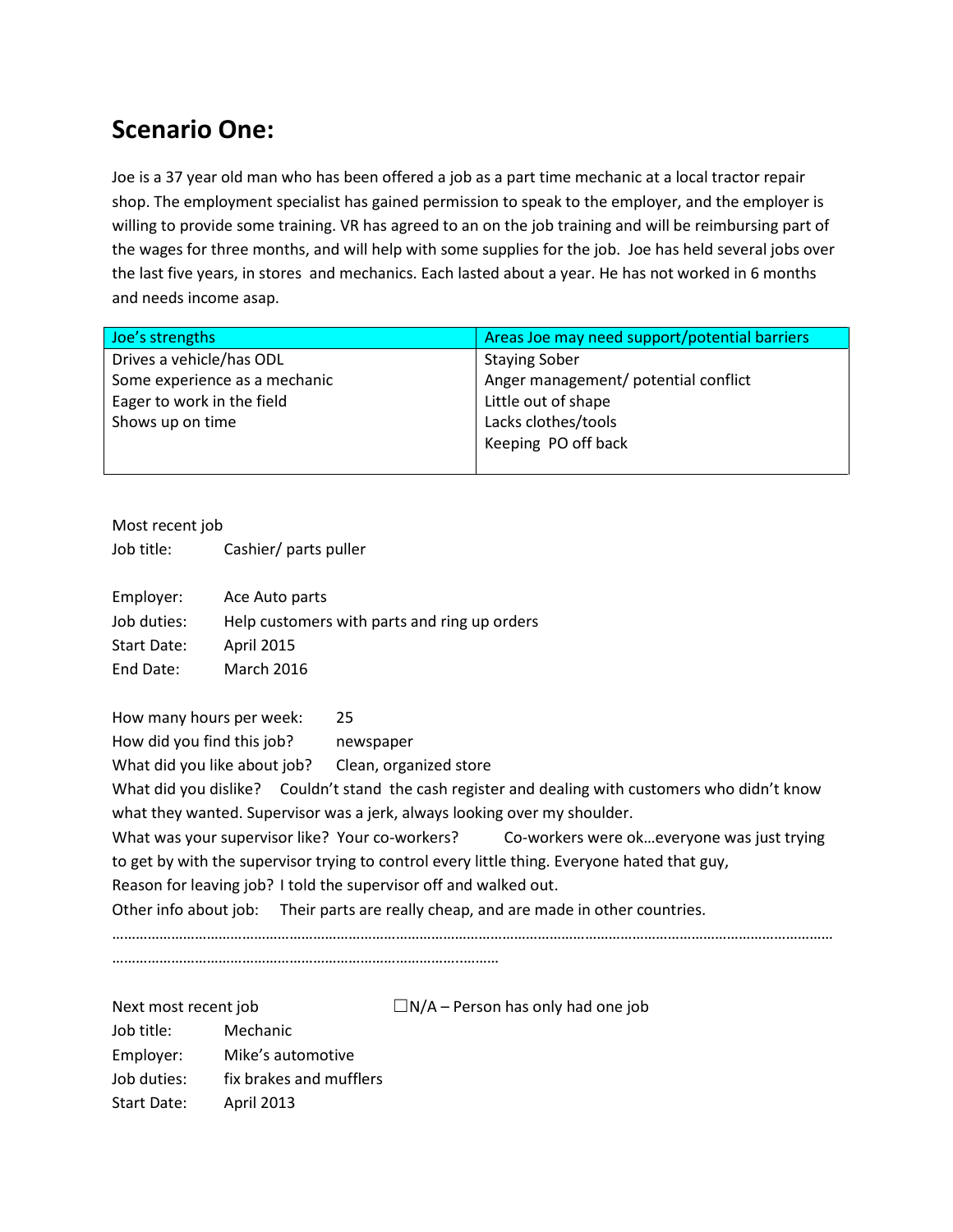End Date: July 2014

How many hours per week: 35-40

How did you find this job? My cousin knew someone who quit and mentioned there was an opening coming up, and that it could be a decent place to work.

What did you like about job? Like being a mechanic and fixing things. Occasionally I could work overtime on a big repair, and then take some time off. We always listened to good rock stations in the garage.

What did you dislike? Breaking knuckles, know it all coworkers, tools disappearing.

What was your supervisor like? Your co-workers? Supervisor was alright, but co-workers were always going drinking and starting trouble. They like to start fights after they have a few.

Reason for leaving job? Argument with co-worker after hours at the bar- lead to fight and arrest. Other info about job: Likes the paid vacation.

## **Scenario Two:**

Angie is 22 years old, and would like to work in or own a beauty salon someday. She has been offered a part time job at Sally Beauty Supply. She has a young child she is parenting, and lives with her family. She completed 10<sup>th</sup> grade and had a GED. She receives services from the EASA team. She does not have a car or driver's license but lives along the bus route and has support from her family. Angie is not an early riser and her shift is from 10-4 Monday through Thursday. Angie had a few jobs that each lasted 2 weeks to 3 months (one fast food, one in a care home, and one in a neighborhood tavern). Calling in sick, and missing shifts contributed to each job ending.

| Angie's strengths                  | Areas Angie may need support/potential barriers |
|------------------------------------|-------------------------------------------------|
| Strong interest in beauty industry | Not much work history                           |
| Intelligent                        | Lack of transportation                          |
| Likes people                       | Has long term goals                             |
| Has support from family            | Childcare                                       |
|                                    | Symptoms that are occasioanlly disruptive       |
|                                    |                                                 |

Most recent job Job title: Team Member